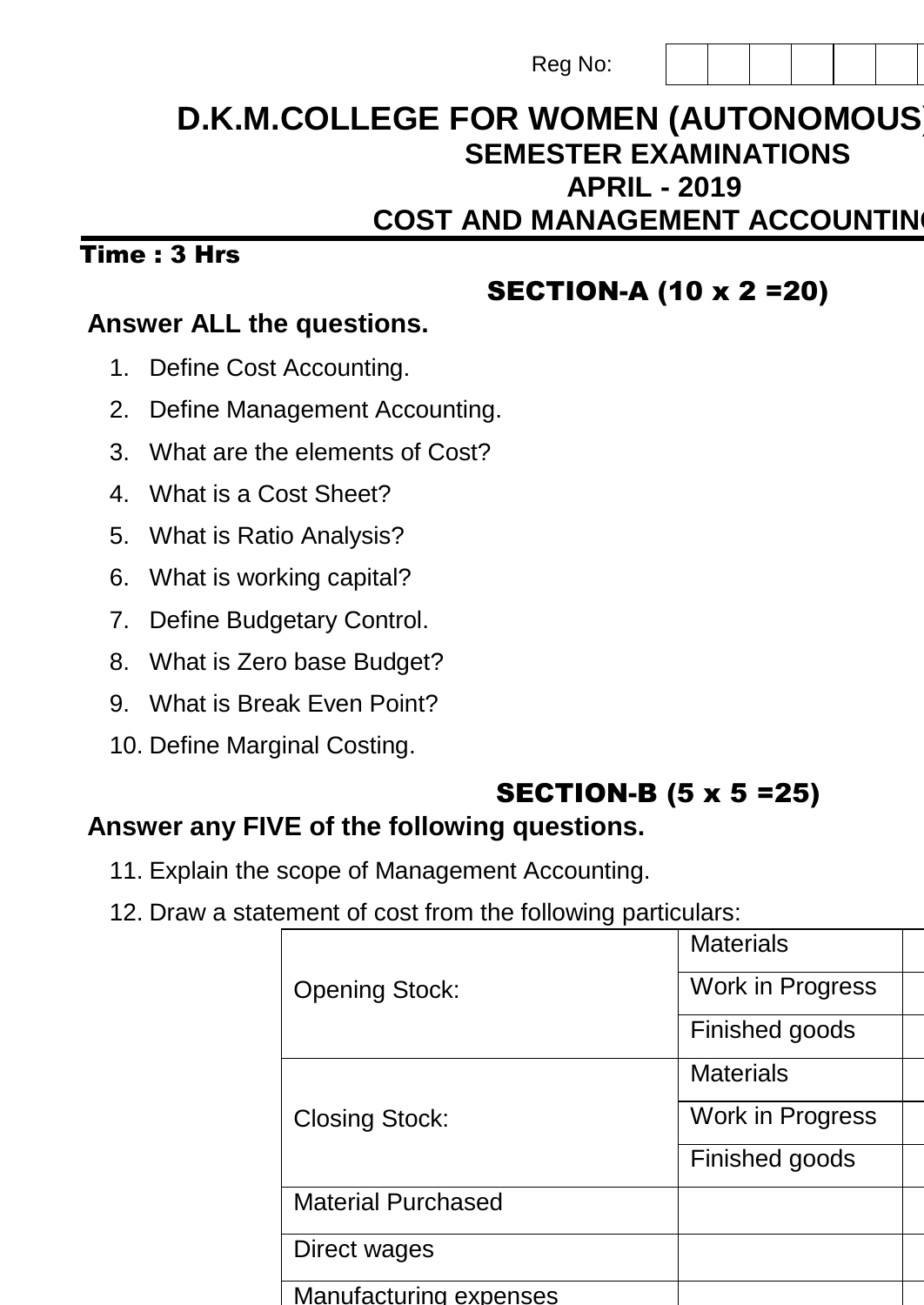14. Calculate Funds from Operations from the following Profit and Loss A/c.

|                            |          | <b>Profit and Loss Account</b> |
|----------------------------|----------|--------------------------------|
| <b>Particulars</b>         | Rs.      | <b>Particulars</b>             |
| To Expenses paid           | 3,00,000 | By Gross profit                |
| <b>To Depreciation</b>     | 70,000   | By Gain on sale of lan         |
| To Loss on sale of machine | 4,000    |                                |
| <b>To Discount</b>         | 200      |                                |
| To Good will               | 20,000   |                                |
| <b>To Net Profit</b>       | 1,15,800 |                                |
|                            | 5,10,000 |                                |
|                            |          |                                |

15. The Expenses Budgeted for production of 10,000 units in a factory are fu

| <b>Particulars</b>                     | <b>Per unit R</b> |
|----------------------------------------|-------------------|
| <b>Materials</b>                       |                   |
| Labour                                 |                   |
| Variable overhead                      |                   |
| Fixed overhead (Rs.1,00,000)           |                   |
| Variable expenses (Direct)             |                   |
| Selling expenses (10% Fixed)           |                   |
| Distribution expenses (20% Fixed)      |                   |
| Administration expenses (Rs.50,000)    |                   |
| (fixed for all levels)                 |                   |
| Total cost per unit (to make and sell) |                   |
|                                        |                   |

Prepare a flexible budget for the production of 8000 units.

- 16. What are the essentials of a good Budgetary Control System?
- 17. From the following figures, calculate:
	- (a) Breakeven point
	- (b) Margin of safety and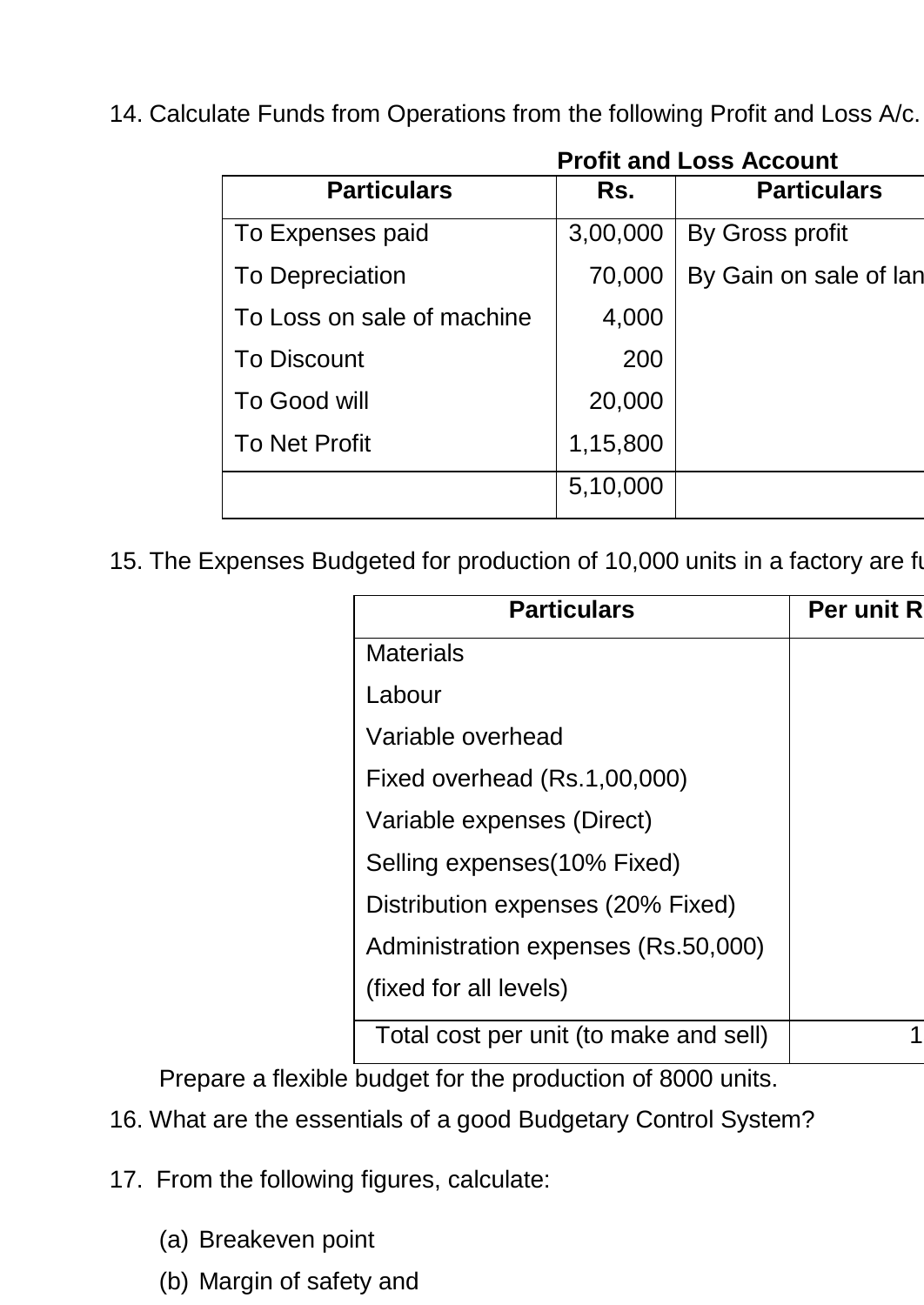# SECTION-C (3 x 10 =30)

### **Answer ALL the questions.**

19. (a) From the following particulars of the AB Ltd., prepare a statement sh

- (i) The cost of materials used
- (ii) The works cost
- (iii) The total cost
- (iv) The percentage of works expenses to productive wages.

| <b>Particulars</b>                                    |  |
|-------------------------------------------------------|--|
| Stock of materials on 1 <sup>st</sup> Jan 2018        |  |
| Stock of finished goods on 1 <sup>st</sup> Jan 2018   |  |
| Purchase of raw materials                             |  |
| Productive wages                                      |  |
| Sales of finished goods                               |  |
| Stock of raw materials on 31 <sup>st</sup> Dec 2018   |  |
| Works overheads charges                               |  |
| Office and general expenses                           |  |
| Stock of finished goods on 31 <sup>st</sup> Dec. 2018 |  |
|                                                       |  |

- (b) Explain the different tools and techniques used in Financial Stateme
- 20. (a) From the following balance sheets of XYZ Ltd., Prepare a Funds Flo

### **Balance Sheets**

| <b>Liabilities</b>     | 2017     | 2018     | <b>Assets</b>           |     |
|------------------------|----------|----------|-------------------------|-----|
|                        | Rs.      | Rs.      |                         |     |
| Equity share capital   | 3,00,000 | 4,00,000 | Goodwill                | 1.1 |
| Pref. share capital    | 1,50,000 | 1,00,000 | <b>Buildings</b>        | 2,0 |
| <b>General reserve</b> | 40,000   | 70,000   | Plant                   |     |
| P & L a/c              | 30,000   | 48,000   | <b>Debtors</b>          | 1,6 |
| Proposed dividend      | 42,000   | 50,000   | <b>Stock</b>            |     |
| Creditors              | 55.000   | 83.000   | <b>Rills Receivable</b> |     |